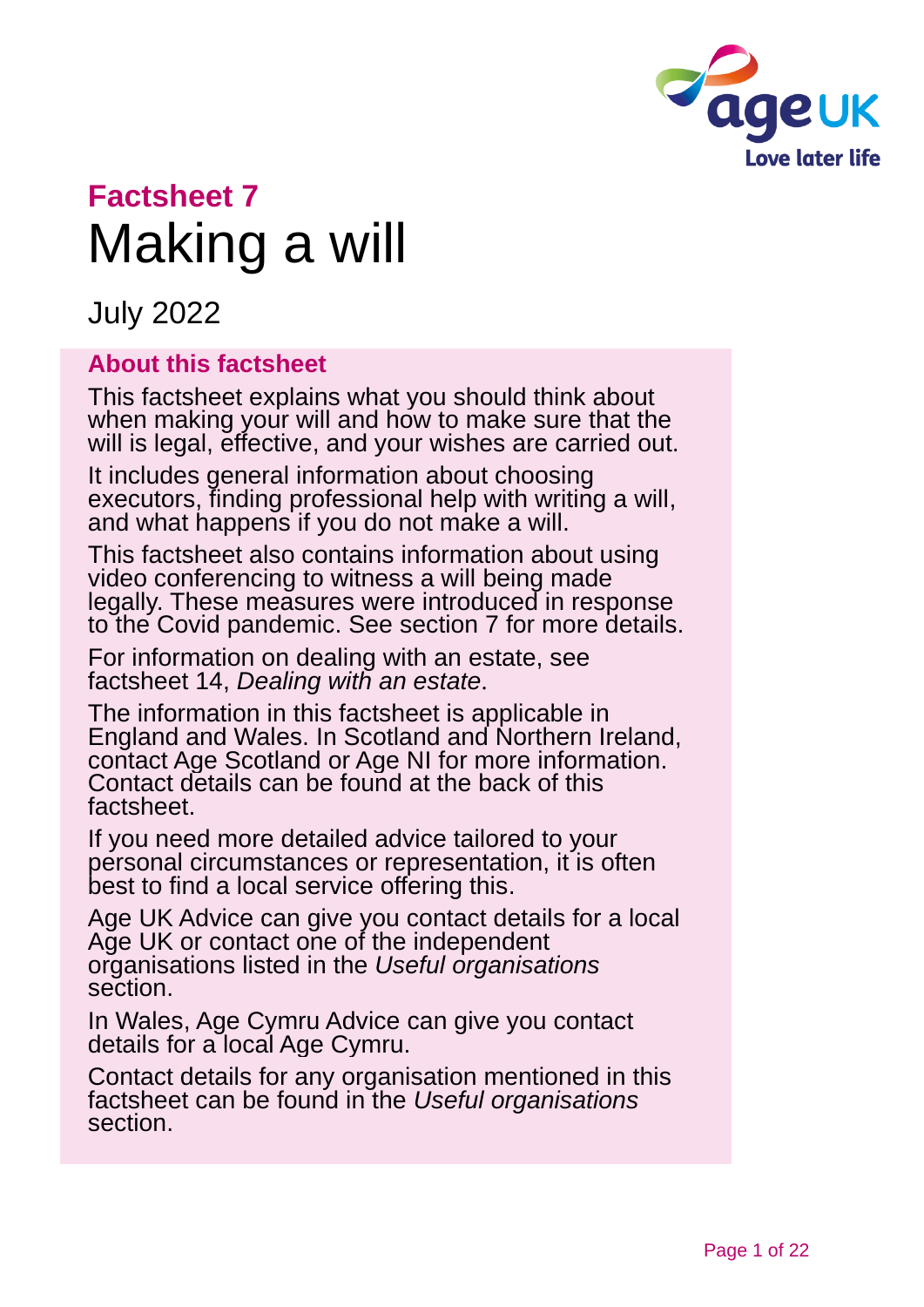## **Contents**

| <b>Making your will</b>                      | 3               |
|----------------------------------------------|-----------------|
| 2 What happens if you die without a will?    | 3               |
| 3 Making a valid will                        | 4               |
| 4 How to make a will                         | 4               |
| 4.1 Use a solicitor                          | 5               |
| 4.2 Other professional will-writing services | 5               |
| 4.3 Banks                                    | 6               |
| 4.4 Charities                                | 6               |
| 4.5 Make your own will                       | 7               |
| 5 What to include in your will               | 7               |
| 5.1 Your estate                              | 7               |
| 5.2 Legacies                                 | 8               |
| 5.2.1 Letter of wishes                       | 9               |
| 5.3 Executors                                | 10              |
| <b>6 Signing the will</b>                    | 11              |
| <b>7 Witnessing the will</b>                 | 12              |
| 7.1 Covid changes for witnessing a will      | 12 <sup>2</sup> |
| 8 Changing your will                         | 15              |
| 9 Where to keep your will                    | 15              |
| 10 Taxes on your death                       | 16              |
| 11 Special types of wills                    | 17              |
| 11.1 Privileged wills                        | 17              |
| <b>11.2 Discretionary Trust wills</b>        | 17              |
| 11.3 Mirror wills                            | 17              |
| 11.4 Joint or Mutual wills                   | 18              |
| Useful organisations                         | 19              |
| Age UK                                       | 21              |
| Support our work                             | 21              |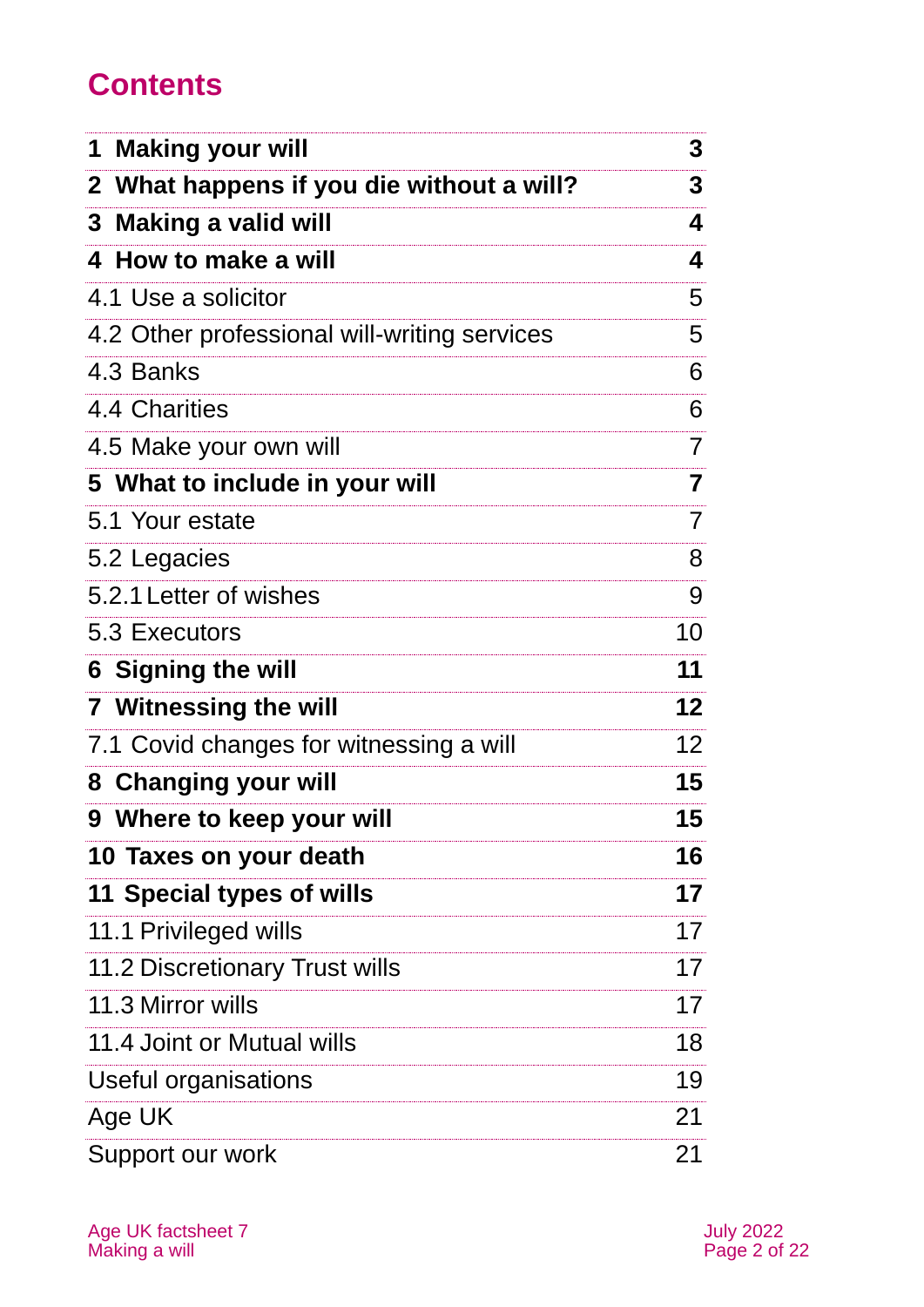## <span id="page-2-0"></span>**1 Making your will**

It is important to make a will for many reasons. You may want to be sure who inherits your assets, or protect your estate from Inheritance Tax, or you may want to pass specific items onto children or other relatives.

In particular, if you do not make a will, your estate may be distributed according to intestacy rules. This means your estate is divided in a pre-determined way and this may not be to the people who you wanted to benefit. It may not be carried out in the most tax-efficient way.

You can write your own will and you can buy packs from shops or online to help you do this. However, except in the simplest cases, it is generally advisable to use a solicitor who specialises in drafting wills. If there is a problem with the drafting or formalities of your will, it may prevent your wishes being carried out and can cause difficulties for those left to sort out your estate.

It is important to note your actions whilst you are alive can affect whether your will takes effect as you plan after your death. For example, if you exclude someone from your will that you have been maintaining (e.g. allowing them to live with you for a long time without paying rent or giving money to someone regularly), or if you promised an asset to a certain person but then change your mind, they may be able to make claim against your estate after your death.

A solicitor can advise you on these aspects and how you can mitigate or reduce the risks of a claim against your estate being successful.

## <span id="page-2-1"></span>**2 What happens if you die without a will?**

If you die without making a will, you are said to have died "*intestate*". In this situation, your estate is divided up according to the rules of intestacy, which strictly governs how assets are shared out.

If you have a spouse or civil partner and have children, your spouse or civil partner inherits all your personal possessions and the first £270,000 of your estate plus half of the remainder. In most cases, your children inherit the remaining half of your estate. If you have had a child who has died before you, leaving their own children, their children will inherit in their place.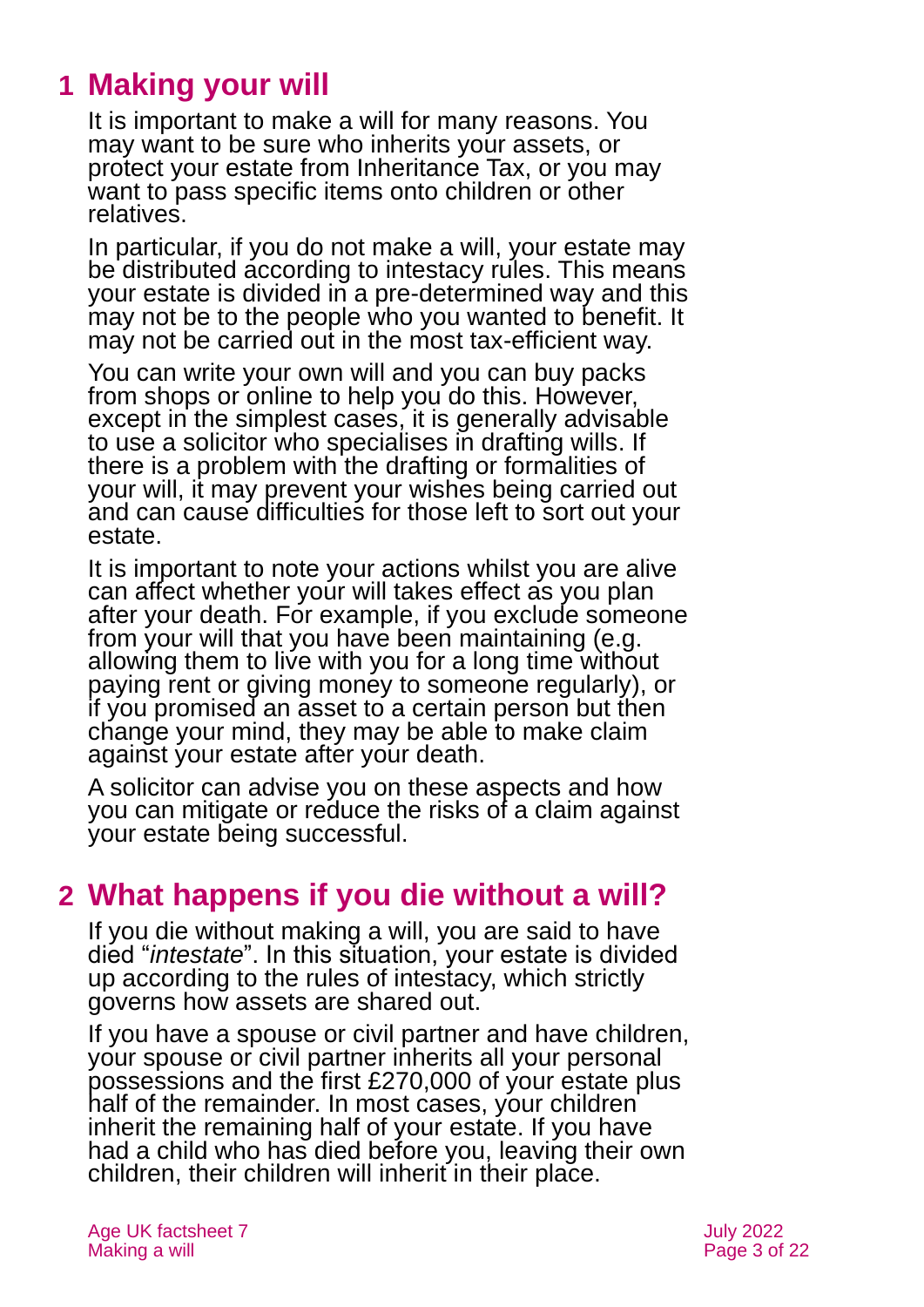If you have a spouse or civil partner and do not have any children, they inherit the whole of your estate and possessions. If you and your partner are not married or in a civil partnership and they are not in your will, they have no automatic right to inherit anything, even if you have children and have lived together for a long time.

See section 9 of factsheet 14, *[Dealing with an estate,](https://www.ageuk.org.uk/globalassets/age-uk/documents/factsheets/fs14_dealing_with_an_estate_fcs.pdf?dtrk=true)* for more information about the rules of intestacy.

## <span id="page-3-0"></span>**3 Making a valid will**

Certain requirements must be met for a will to be valid:

- it must be in writing and you must intend for this to be your will
- ⚫ it must be signed and witnessed, see [section 6](#page-10-0) [and 7](#page-11-0)
- ⚫ you must be over 18 years, unless on military service
- ⚫ you must have mental capacity to make a will and understand its effect
- ⚫ you must not have been pressurised into making the will by someone else, and
- ⚫ you must have full knowledge of, and approve, the contents of the will.

At the beginning of the will, you should make a statement that this will revokes all other wills. Official government guidance recommends you should destroy your old will by burning it or tearing it up.

## <span id="page-3-1"></span>**4 How to make a will**

There are various options open to you if you want to make a will.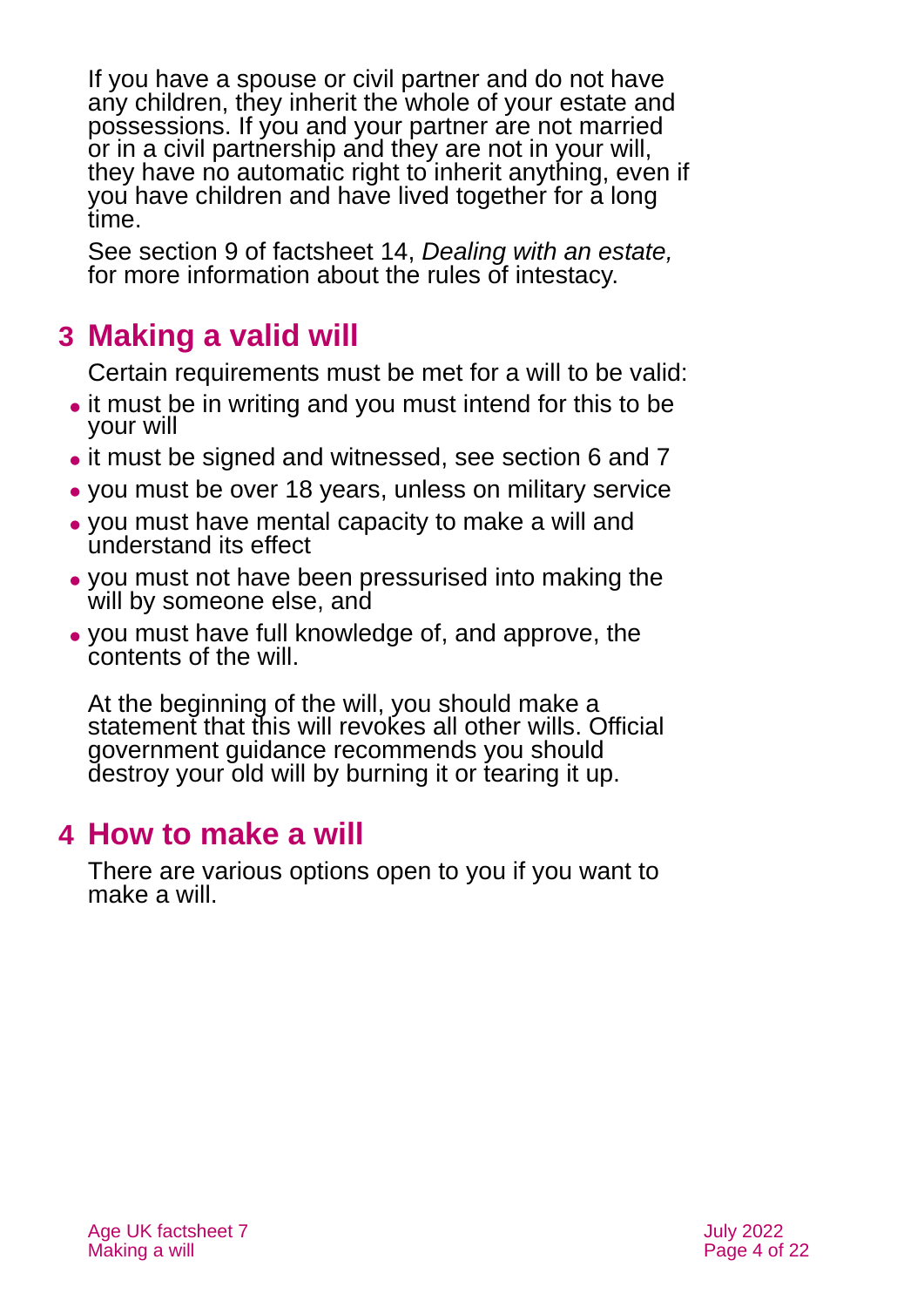## **4.1 Use a solicitor**

Unless your will and circumstances are very simple, it is advisable to consult a solicitor who specialises in writing wills. For example, it is a good idea to use a solicitor if you intend to leave significant sums of money to people other than those who might expect to inherit it such as your husband or wife, or if you own foreign property or business, or you want to set up a trust. A poorly drafted will can cause unexpected difficulties or outcomes when your estate is settled, so using a suitably qualitied solicitor is often a good idea.

A solicitor may visit in your own home, care home, or hospital if necessary. The cost of making a will varies according to its complexity. Ask at the start exactly what the cost will be. Many firms act on a fixed fee basis.

Solicitors are regulated by the [Solicitors Regulation](https://www.sra.org.uk/) [Authority](https://www.sra.org.uk/) and must carry professional indemnity insurance which means that a regulated solicitor's advice is insured.

Check if the solicitor is a member of the [Law Society's](https://www.lawsociety.org.uk/topics/firm-accreditations/wills-and-inheritance-quality-scheme)  [Wills and Inheritance Quality Scheme](https://www.lawsociety.org.uk/topics/firm-accreditations/wills-and-inheritance-quality-scheme) (WIQS) or the [Society of Trust and Estate Practitioners](https://www.step.org/) (STEP). These are recognised quality marks for professionals who draft wills and deal with estates after your death.

For more information, see

[www.lawsociety.org.uk/public/for-public-](http://www.lawsociety.org.uk/public/for-public-visitors/common-legal-issues/making-a-will)

[visitors/common-legal-issues/making-a-will](http://www.lawsociety.org.uk/public/for-public-visitors/common-legal-issues/making-a-will) or call 020 7242 1222.

Alternatively, [Solicitors for the Elderly](https://sfe.legal/) is a national network of solicitors specialising in this area.

### **4.2 Other professional will-writing services**

Other will-writing services can be provided by people who are not qualified solicitors. They may be cheaper than solicitors but are not regulated in the same way and may not have comparable experience, skills, qualifications, or insurance. Always check for any extra charges that might be applied.

You should check they have insurance to cover the cost of any losses resulting from mistakes in the drafting of your will. Some charge fees for storing your will, which most solicitors do not. Ensure they have adequate secure facilities if they store your will.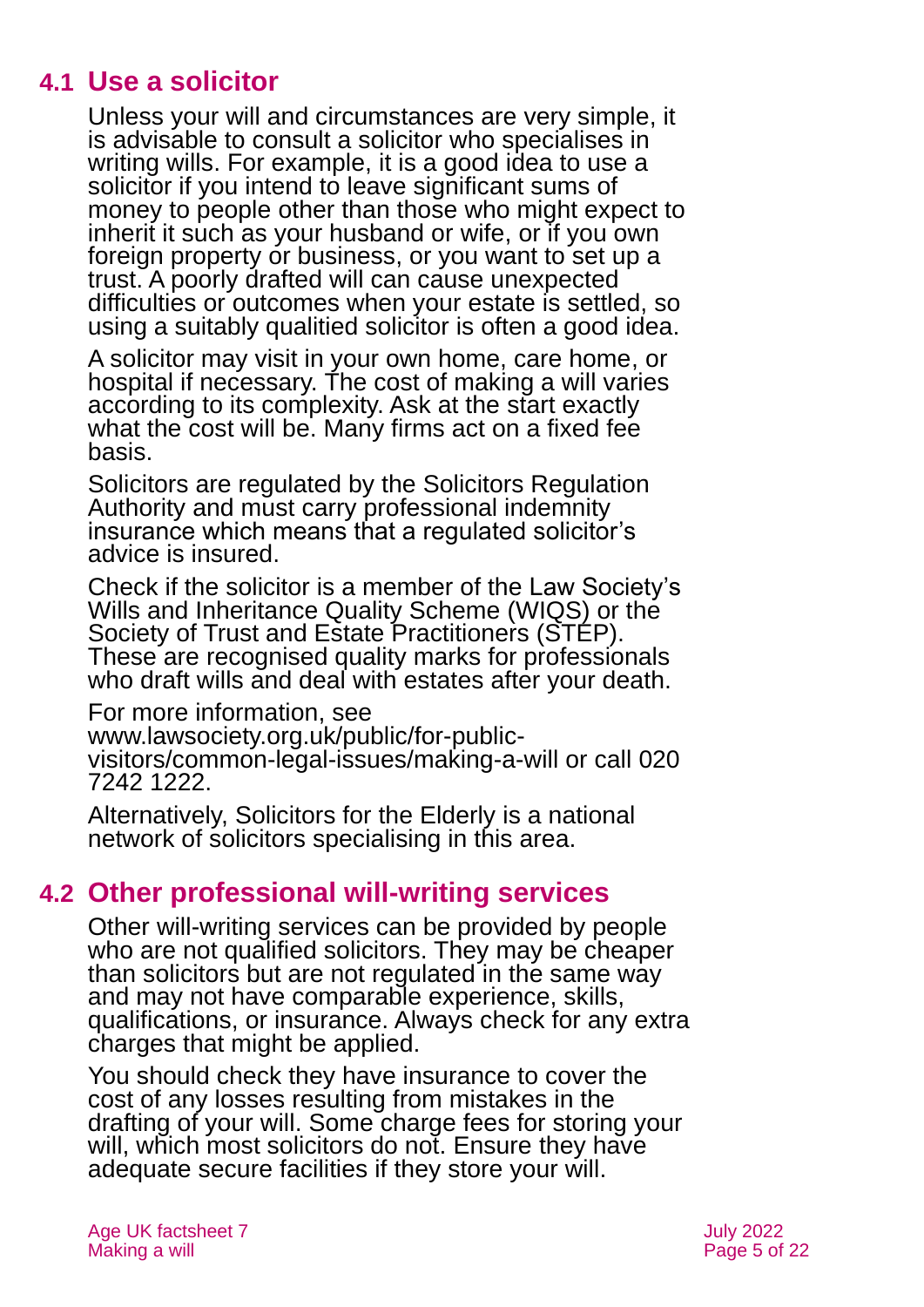If you store your will with them, ensure you tell your executor, family and friends of the full details of the company and where the will is. Keep a copy of the will in a safe place.

Problems may occur if a will-writing company goes out of business and it is not possible to locate the will.

There are two voluntary regulatory bodies that will-writers can join, called [The Society of Will Writers,](https://www.willwriters.com/) and the [Institute of Professional Will Writers.](https://www.ipw.org.uk/) They have Codes of Practice and require members to have professional indemnity insurance. Contact them to check if someone is a member.

## **4.3 Banks**

Most banks and building societies offer will-writing services, but sometimes expect you to appoint them as your executor also. You should consider whether this is appropriate before you agree to this. Remember to ask about charges for this service. Most banks use an external company for will writing services.

## **4.4 Charities**

Some charities offer free will writing services, in the hope you will consider leaving them some money in your will. If your will and circumstances are simple, this may be a suitable option for you. There is no obligation to leave the charity a gift should you choose to take up a free will offer

**[Free Wills Month](https://freewillsmonth.org.uk/)** is a regular campaign in England and Wales offering free simple wills to people aged 55 years and above.

Participating charities, including Age UK, hope you might donate to them in your will. This is optional and not obligatory. If your will is more complicated, you may be asked to pay the solicitor a fee to recognise this.

**[Will Aid](http://www.willaid.org.uk/)** takes place every November. You can use a local solicitor signed up to Will Aid and instead of paying their fee, you are invited to donate to Will [Aid.](https://www.willaid.org.uk/) Funds raised are distributed to participating charities, including Age UK.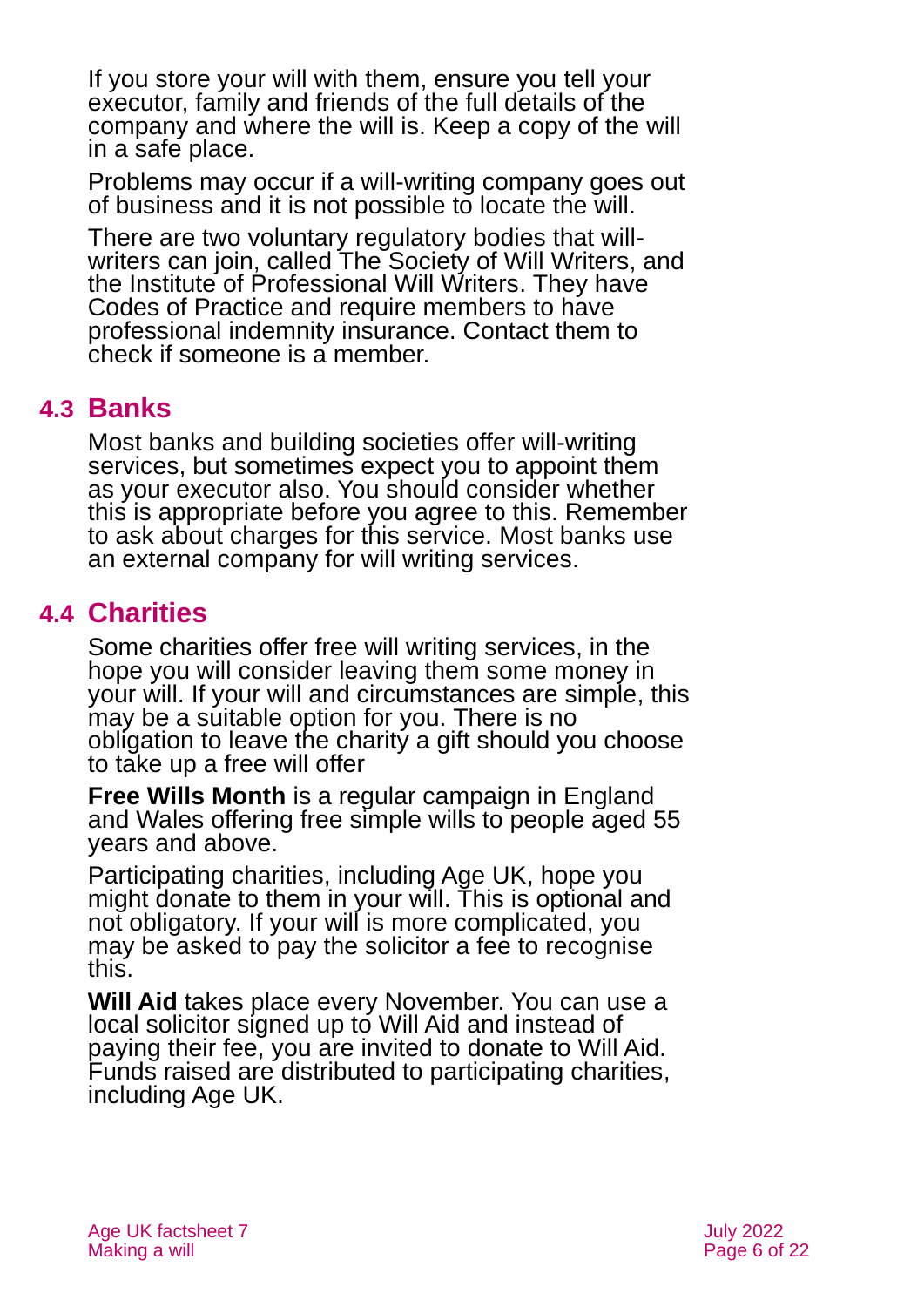## **4.5 Make your own will**

You can write your own will using do-it-yourself willwriting packs or forms you can purchase from stationery shops or online. In principle, you could simply write your will on a piece of paper, provided it satisfies all the conditions in [section 3.](#page-3-0)

However, unless your will and circumstances are very straightforward, this may cause problems when dealing with your estate. For example, if you make any mistakes, for example, spell someone's name incorrectly, miss out important information, or be unclear as to who you want to get what or do what. A professional solicitor or will writer preparing a will for you should take copious and clear notes as evidence of your wishes and confirmation you understand your instructions.

This can be very important in the event of a dispute about your estate after your death. For example, to confirm that you have the requisite mental capacity to make a will, which reduces the likelihood that a claim against your estate is successful.

## <span id="page-6-0"></span>**5 What to include in your will**

There are certain things to think about when you make your will. Even if you use a solicitor or professional will-writing service, it helps to think about these things beforehand.

#### **5.1 Your estate**

Think about what is likely to make up your estate when you die and how you would like to distribute this. Your estate is everything you own at the time of your death, including money, possessions, property, animals, and investments. Before your estate is distributed to your beneficiaries (the people you are leaving things to), all your debts must be paid including funeral expenses.

You should take into account any property you jointly own. Property can either be owned as '*joint tenants'* or '*tenants in common'*. If you are a joint tenant, your share automatically passes to the other joint tenant(s). You cannot leave your share to someone else in your will.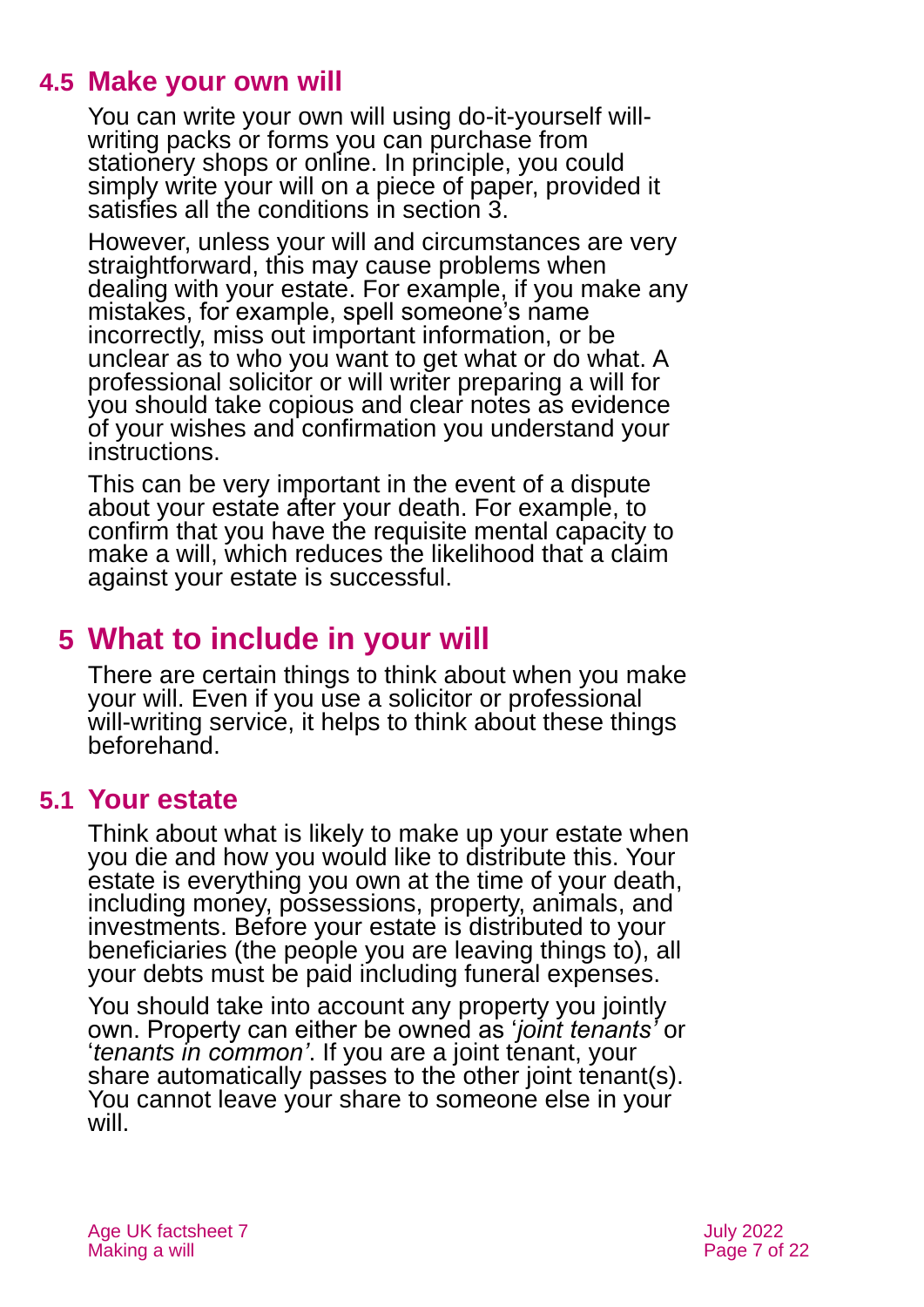If you are a tenant in common, you can leave your share to someone else. The type of joint ownership you have depends on what was agreed when you bought the property. It is possible to convert one form of joint ownership to the other. If you are in any doubt, seek independent advice.

If you have a joint bank account, money in the account automatically passes to the other account holder on your death, so you cannot usually leave it to someone else in your will. If you have a joint account for convenience, for example, with an adult child in case of emergencies, but the money is understood to be yours, explain this to the person preparing your will so any necessary documentation can be put in place.

Care should be taken with any lump sums of money payable on your death, for example, from a pension or a life policy. These often pass according to a separate '*letter of wishes*' (see [section 5.2.1\)](#page-8-0) or are held in trust setup with the pension company managing the policy.

There may be practical and tax benefits in having such death benefits not passed via your will. This type of payment is not always made into your estate and may be paid to other beneficiaries by the pension or life policy provider. It is important to understand where this type of payment goes in the event of your death to ensure it reflects your wishes. As such, it is advisable to seek specialist advice if this applies to you.

Assets other than pensions and life policies in your sole name usually fall into the will and so your will should specify the beneficiaries.

## **5.2 Legacies**

A gift made in a will is known as a '*legacy*'. Think about whom you want to benefit from your will, whether these are individuals, for example, family and friends, or an organisation such as a charity and the most effective way of leaving them a legacy.

Remember your circumstances may change significantly by the time of your death. Make sure your will is drafted so it does not present problems if, for example, a beneficiary dies before you, or your estate is worth significantly more or less than when you made your will.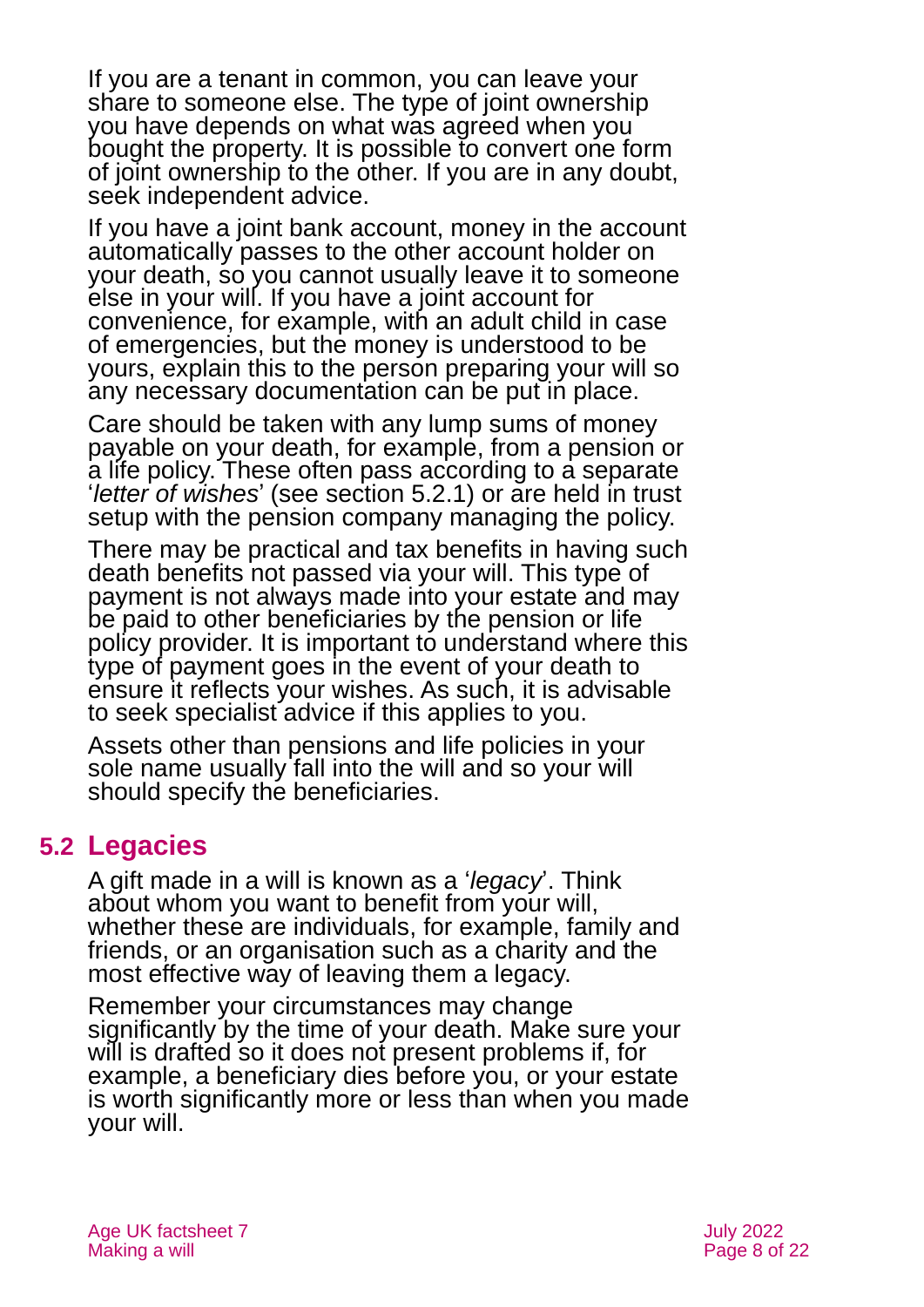If you want to leave specific things to specific people, ensure you give sufficient details so there is no doubt about the identity of the possessions, or who they should go to. For example, beneficiaries should be identified by their full names and relationship to you, and items by way of clear descriptions. In any event, you should always name a '*residuary beneficiary'*. This is a person or charity that receives the remainder of your estate once any specified gifts have been made.

#### **5.2.1 Letter of wishes**

<span id="page-8-0"></span>A letter of wishes is a confidential document drawn up to accompany a will. The contents of a will are legally binding but the contents of a letter of wishes are not. However, a letter of wishes can be useful in certain situations. For example, you can specify who should inherit household items or personal items such as furniture, ornaments, books or jewellery.

These items may have a financial value but it is the sentimental value that leads people to list each item separately in the will, confirming the full details of the person to inherit them. Your will can become lengthy and overly cumbersome as a result.

To avoid this, pick a trusted person and name them in your will to receive specific items with a wish that they distribute them in accordance with a separate letter of wishes. This letter is stored with your will. If you change your mind about who should inherit a specific item, it can be done without altering the will.

Some potential problems to think about include:

- the person named to receive items is under no legal obligation to distribute them in accordance with the letter. They could keep the items.
- the person named could pass away first or not have the required capacity to carry out the wishes.
- ⚫ the letter could be separated from the will or lost.

More than one individual can be named to lessen the chance of no-one being alive or capable to carry out the wishes, or you could name the executor appointed in the will to accept the items.

It is not advisable to use a letter of wishes if items are of substantial value or absolute certainty is needed about who inherits specific items but they can be useful to share out everyday belongings.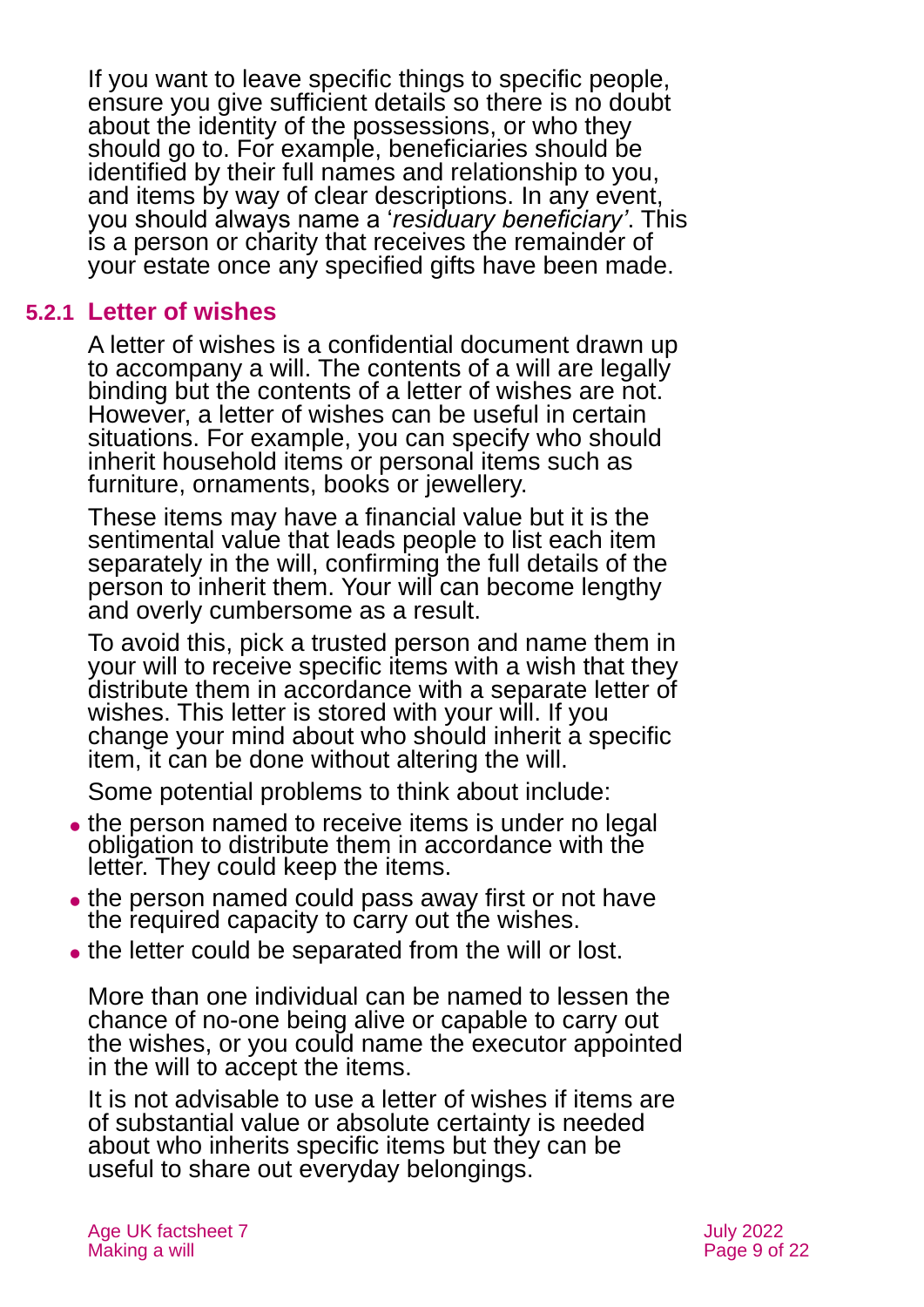## **5.3 Executors**

Your will can name up to four executors. Executors are the people you choose to deal with your estate after your death and can be relatives or friends, or a professional such as a solicitor, accountant or bank. You should choose an executor who you trust to carry out your wishes in accordance with the will. You can also name a replacement executor.

Executors can be beneficiaries under the will and people often appoint their spouse, civil partner, or children. Check your proposed executors are willing to take the role before naming them, as it involves significant responsibility.

Consider naming more than one executor in case one dies before you. It may be easier for the executors if there is more than one person to share the work and the responsibility. The executors must deal with dayto-day administration of your estate in the period before it is distributed.

Executors can claim from the estate for reasonable expenses incurred carrying out their duties. They should be aware they can be personally liable if they get any aspect of the estate administration wrong or distribute the estate in the wrong way.

If the estate is large or complicated, or you simply do not wish to burden family or friends with the responsibility, you may want to appoint a professional executor such as a solicitor, accountant, or bank. They charge for the work they do and the costs are met from your estate. Ask for details of likely costs before appointing them to check you are happy. The Law Society has a good practice guide for solicitors when explaining what the costs may be if they are acting as executors.

As a last resort, the Official Solicitor and Public Trustee (an independent public body appointed by the Lord Chancellor) can act as an executor. They are appointed if there is no one else able and willing to act as executor, or if a beneficiary is an incapacitated adult or dependent child likely to outlive both parents and other close relatives.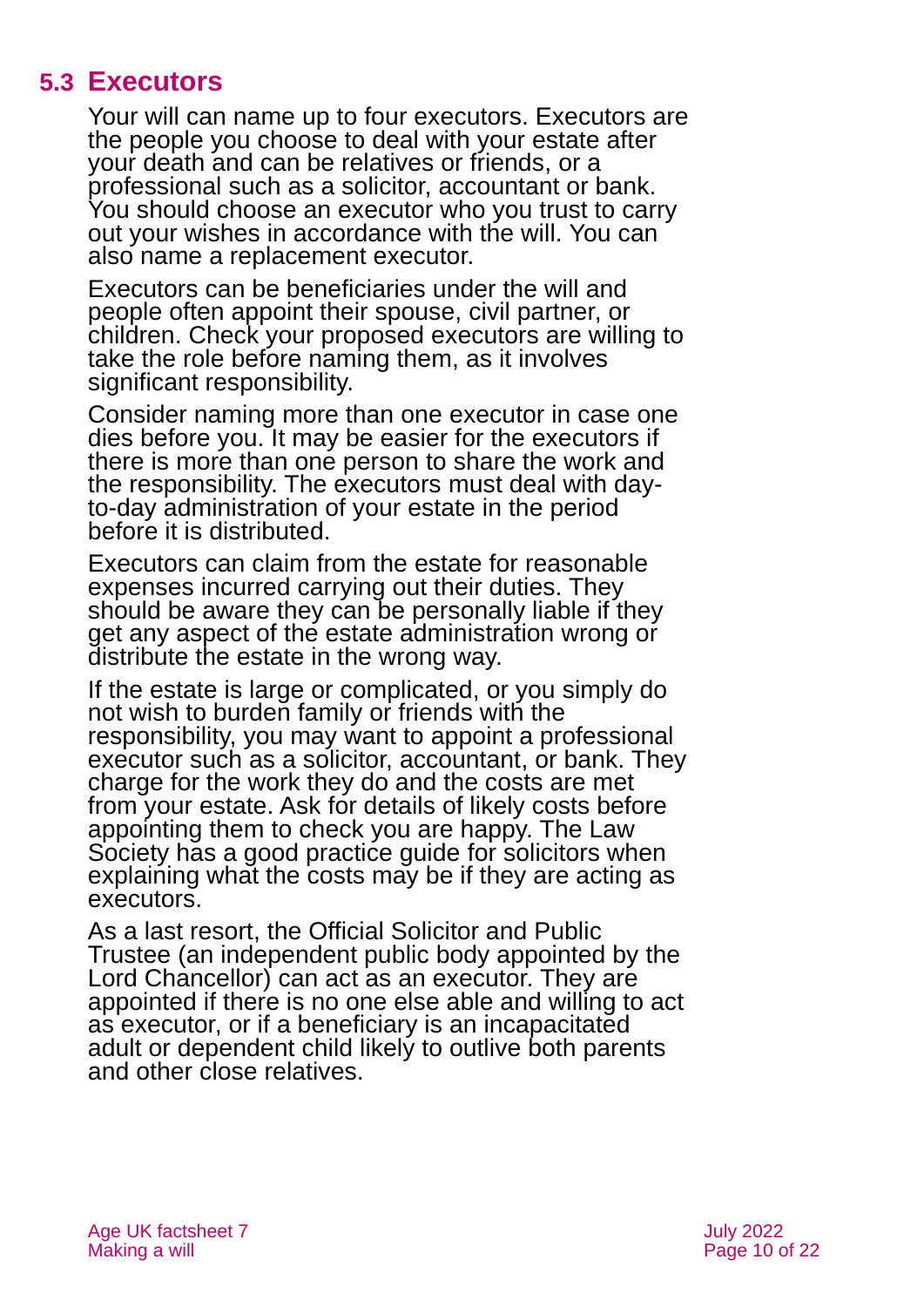## <span id="page-10-0"></span>**6 Signing the will**

You must sign your will, in front of two witnesses present at the same time. The law allows for a will to be signed on your behalf, as long as you are in the room and it is signed at your direction. This usually happens if you are blind, illiterate, physically incapacitated or too unwell to sign.

Just because you are physically unable to sign a will does not mean you lack mental capacity to do so. However, you must have the mental capacity to make the will, otherwise it is invalid.

The test for determining whether a will signed on your behalf is valid is that while you were physically unable to sign the will, you did have the mental capacity to make the will, the contents reflected your wishes, and all other formalities were complied with.

Any will signed on your behalf must contain an '*attestation clause'*, stating you understood the contents of the will before it was signed.

#### **Testamentary capacity**

The mental capacity required for making a will is known as '*testamentary capacity*'. In order to show testamentary capacity, you need to know what assets you have in order to give them away. This means you must know what your estate consists of at the time of making the will e.g. what assets you have and the value of each asset.

It must also be shown that you understand the nature and effect of making a will and the claims of those who might expect to benefit from the will. You should not have a mental illness that influences you to make bequests that you would not otherwise have made.

If you have advanced dementia or similar health problems, it may be advisable to have a medical practitioner's statement when the will is signed, certifying you understood the nature of what you signed. In these cases, use an independent professional to draft the will, to advise whether this is necessary, and to take attendance notes of the process.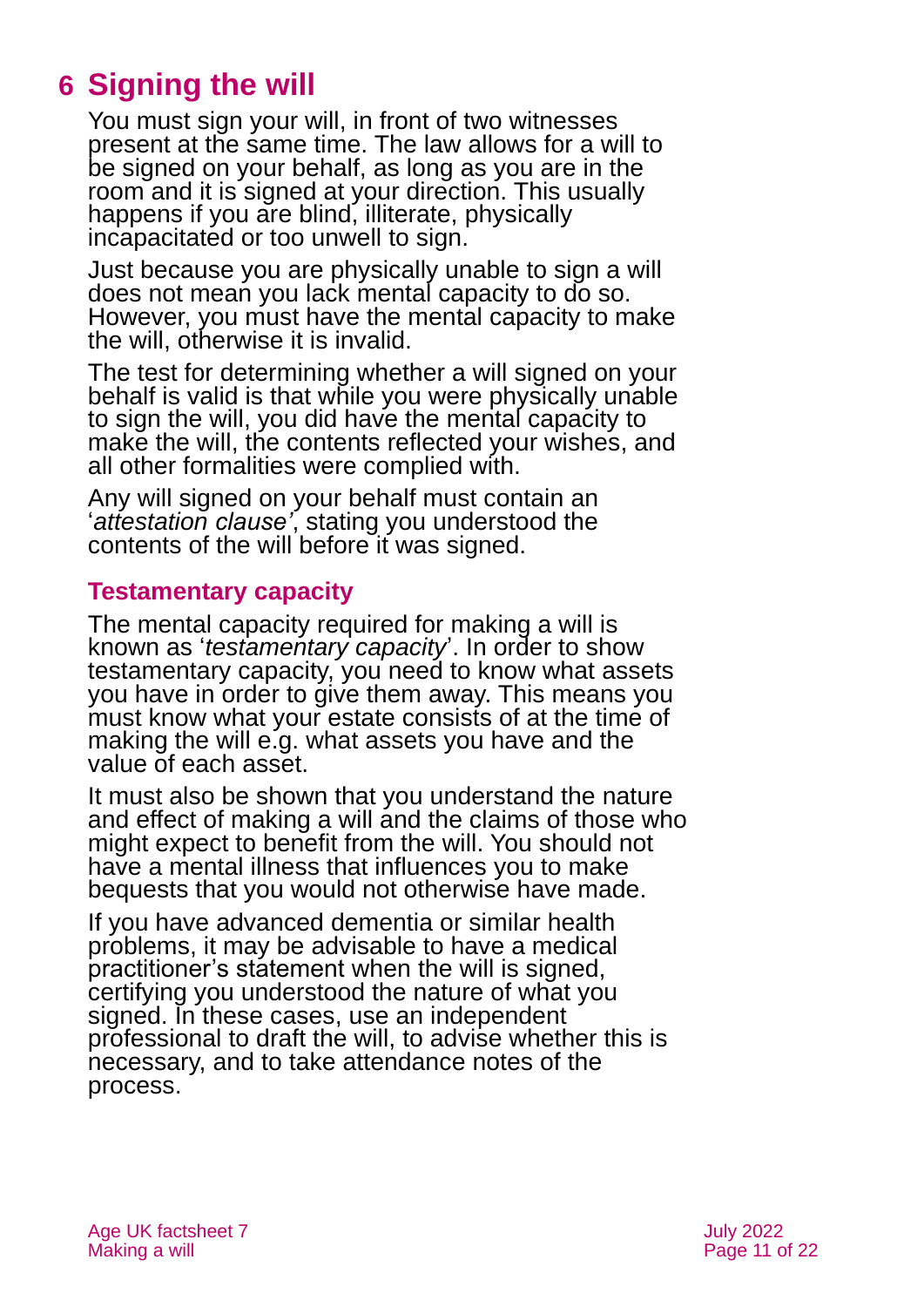## <span id="page-11-0"></span>**7 Witnessing the will**

Your signature must be witnessed by two people who physically see you sign your will. The witnesses and their husbands, wives or civil partners must not benefit from the will.

It is important that your witnesses are not people to whom you intend to leave any of your estate. If there are legacies for the witnesses or their spouse or civil partner, and the rest of the will is valid, the witnesses lose their entitlement to their legacy.

All three people (you and the two witnesses) must be in the room at the same time when signing. There should be an '*attestation clause'* in which the witnesses confirm you signed the will in their presence.

## **7.1 Covid changes for witnessing a will**

Changes made due to the Covid pandemic allow different approaches to the witnesses being physically present in the room with you when signing the will. The scenarios below would lead to a properly executed will being made during the pandemic, provided the will maker and the witnesses each have a clear line of sight:

- ⚫ witnessing through a window or open door of a house or a vehicle
- ⚫ witnessing from a corridor or adjacent room into a room with the door open
- ⚫ witnessing outdoors from a short distance, for example in a garden.

#### **Video witnessing of a will**

Legislation has been made enabling wills to be legally made using video witnesses. These measures are backdated to 31 January 2020 and remain in place until at least 31 January 2024. This is a very new approach and should only be used as a last resort if possible.

The type of video-conferencing or device used is not important, as long as the person making the will and their two witnesses each have a clear line of sight of the writing of the signature.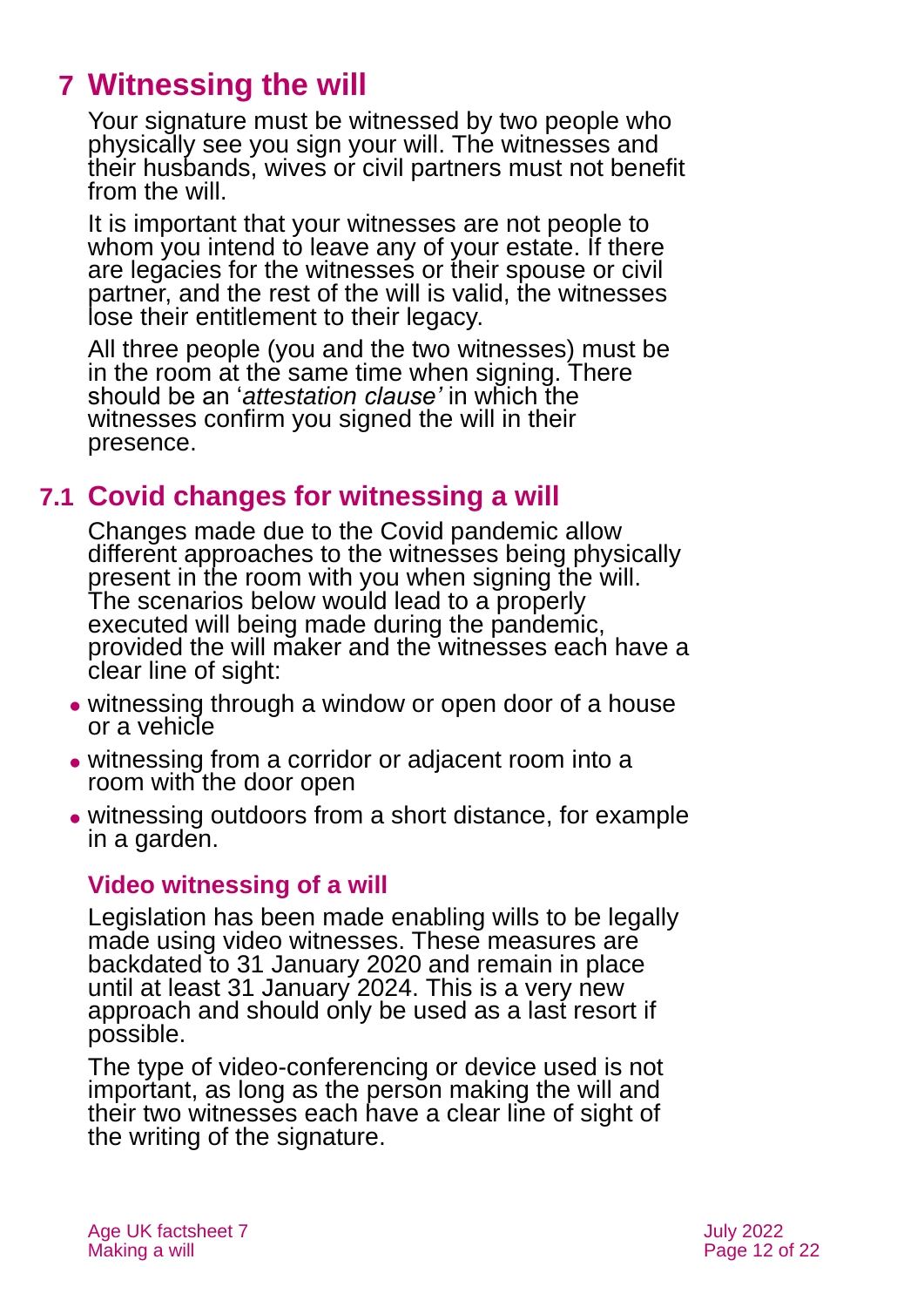Witnessing pre-recorded videos is not permissible. Witnesses must see the will being signed in real-time. You must be acting with mental capacity and in the absence of undue influence.

If possible, the whole video-signing and witnessing process should be recorded and the recording kept safe. This may help a court if a will is challenged, both in terms of if the will was made in a legally valid way, and to detect indications of undue influence, fraud, or lack of capacity.

#### **Stage 1:**

You must ensure the two witnesses can see you, as well as each other and their actions. You should ask for the making of the will to be recorded. You should hold the front page of the will document up to the camera to show the witnesses, and then to turn to the page you will be signing and hold this up as well.

By law, the witnesses must see you (or someone signing at your direction, on your behalf) sign the will. Before signing, you should ensure the witnesses can actually see you write your signature on the will, not just your head and shoulders.

If the witnesses do not know you, they should ask for confirmation of your identity - such as a passport or driving licence.

### **Stage 2:**

The witnesses should confirm they can see, hear (unless they have a hearing impairment), acknowledge and understand their role in witnessing the signing of a legal document. Ideally, they should be physically present with each other but if this is not possible, they must be present at the same time by way of a two or three-way video-link.

### **Stage 3:**

The will document should be taken to the two witnesses for them to sign, ideally within 24 hours. They must sign the same document.

A longer period of time between you and witnesses signing the will may be unavoidable, for example, if it must be posted. Remember, the longer this process takes, the greater the potential for problems to arise.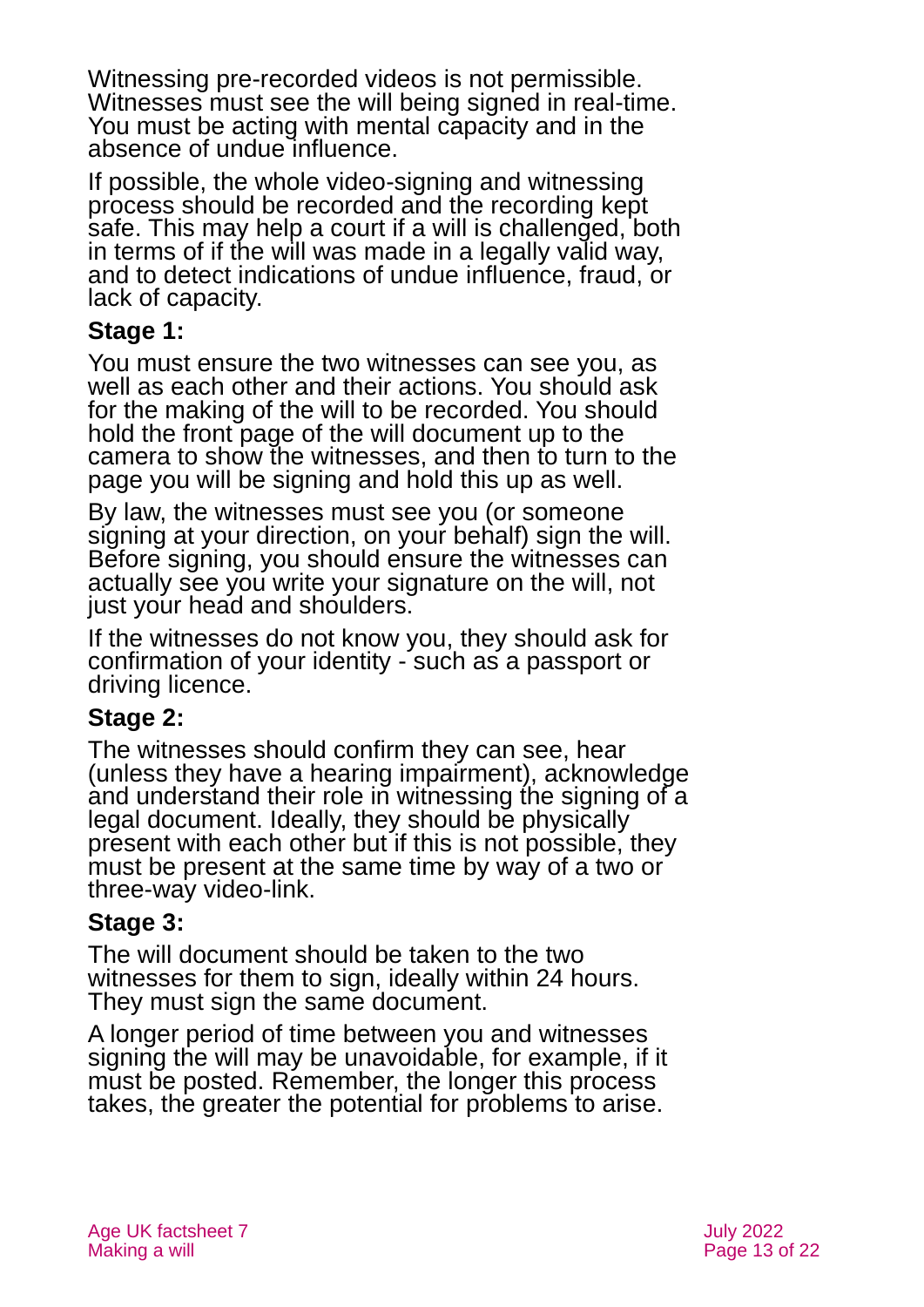The will is only fully validated when all parties have signed it and it has been properly witnessed. This means there is a risk that if you die before the full process has taken place, the partly completed will is not legally effective.

#### **Stage 4:**

The two witnesses must sign the will document – this normally involves you seeing both the witnesses sign and acknowledge you have seen them sign. All parties must be able to see and understand what is happening.

The witnesses should hold up the will to you to show they are signing it and should then sign it. Again, you must see them writing their names, not just see their heads and shoulders.

Alternatively, the witness should hold up the signed will so you can clearly see the signature and confirm to you that it is their signature. They may wish to reiterate their intention, for example saying: "*this is my signature, intended to give effect to my intention to make this will*".

This session should be recorded if possible.

#### **Stage 5:**

If the two witnesses are not physically present with each other when they sign then step 4 must take place twice, in both cases ensuring you and the other witness can clearly see and follow what is happening. While it is not a legal requirement for the two witnesses to sign in the presence of each other, it is good practice.

Consideration may be given to the drafting or amending of the attestation clause in a will where video-withessing is used. The attestation clause is the part of the will dealing with the witnessing of your signature. For video-witnessed wills, it may be advisable to say virtual witnessing has occurred and details of whether a recording is available.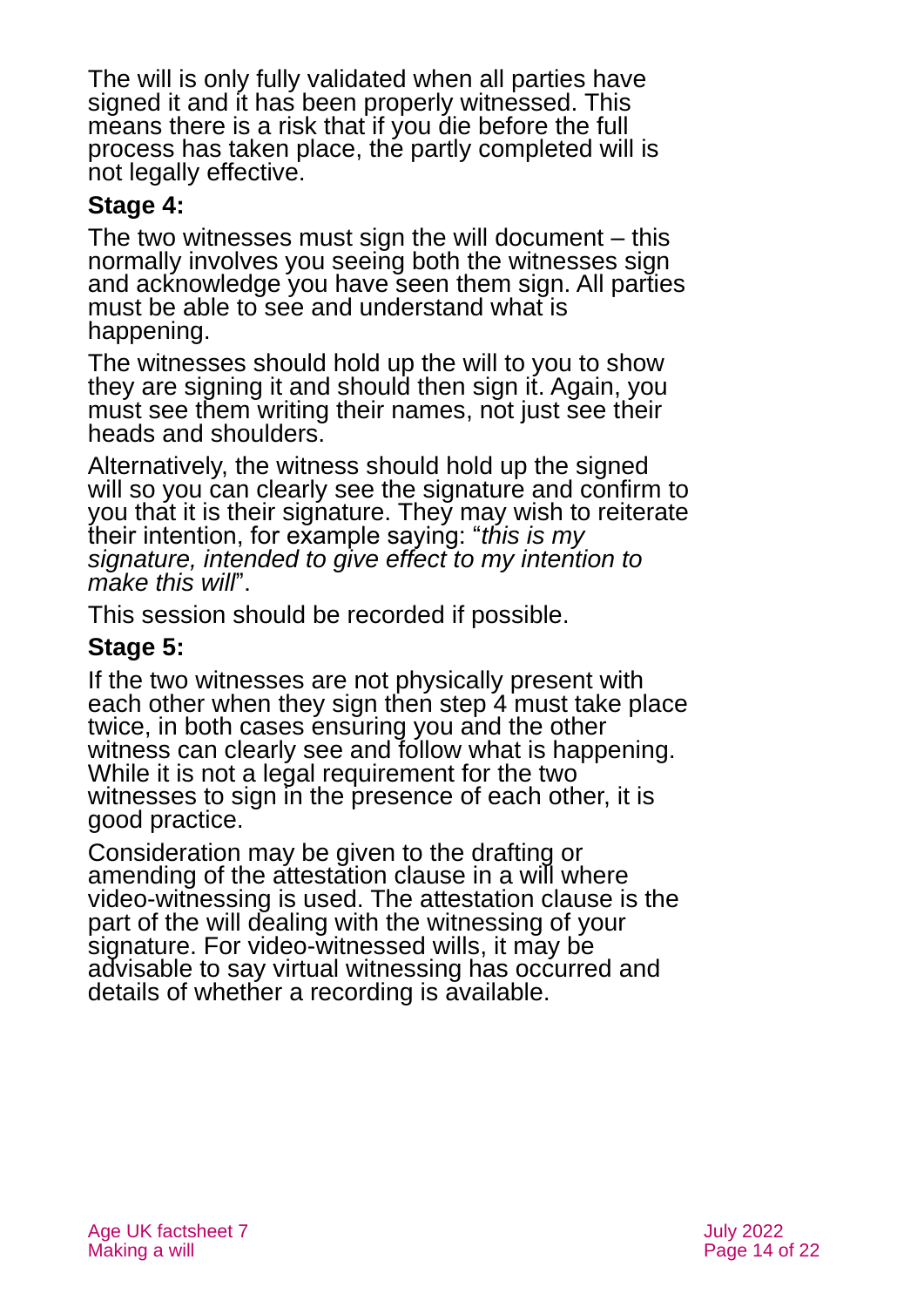## <span id="page-14-0"></span>**8 Changing your will**

It is a good idea to review your will regularly. This ensures changes in your life are taken into account that may mean your will needs updating. Minor changes can be added using '*codicils*'. A codicil sets out the changes you are making to your will, with the remaining unchanged sections of your will staying in place.

A codicil must be signed and witnessed in the same way as the will, but the witnesses need not be the same as for the original will. If any substantial changes are needed, you should make a new will revoking the old one. Never make alterations on the original document - either add a codicil or make a new will.

If you marry, remarry, or enter into a civil partnership, your will becomes invalid unless made in contemplation of that marriage or partnership and the will specifically refers to this. Otherwise, make a new will.

Divorce does not automatically invalidate a will but reference to your former spouse or civil partner (such as appointing them as executor or naming them as a beneficiary) will not be effective. It is therefore usually necessary to change your will during or after divorce.

## <span id="page-14-1"></span>**9 Where to keep your will**

Your will should be kept at home safely in a water and fire-proof container, or lodged with a solicitor or a bank who may charge for this service. Alternatively, it can be lodged for safekeeping at the Probate Registry. A fee of £20 is charged when the will is deposited. Tell your executors where the will is held.

When solicitors make a will, they normally keep the original and send you a copy. They may suggest the will is registered with [the National Will Register](https://www.nationalwillregister.co.uk/) to help ensure the will is not overlooked. You are entitled to the original if you wish to hold it. It is important to keep the original will safe.

If you have wishes about your funeral, you can write a letter to your executor setting them out. Keep this letter with your will. Alternatively, include this information in the will itself, and make sure the people who you want to arrange your funeral know you have done this.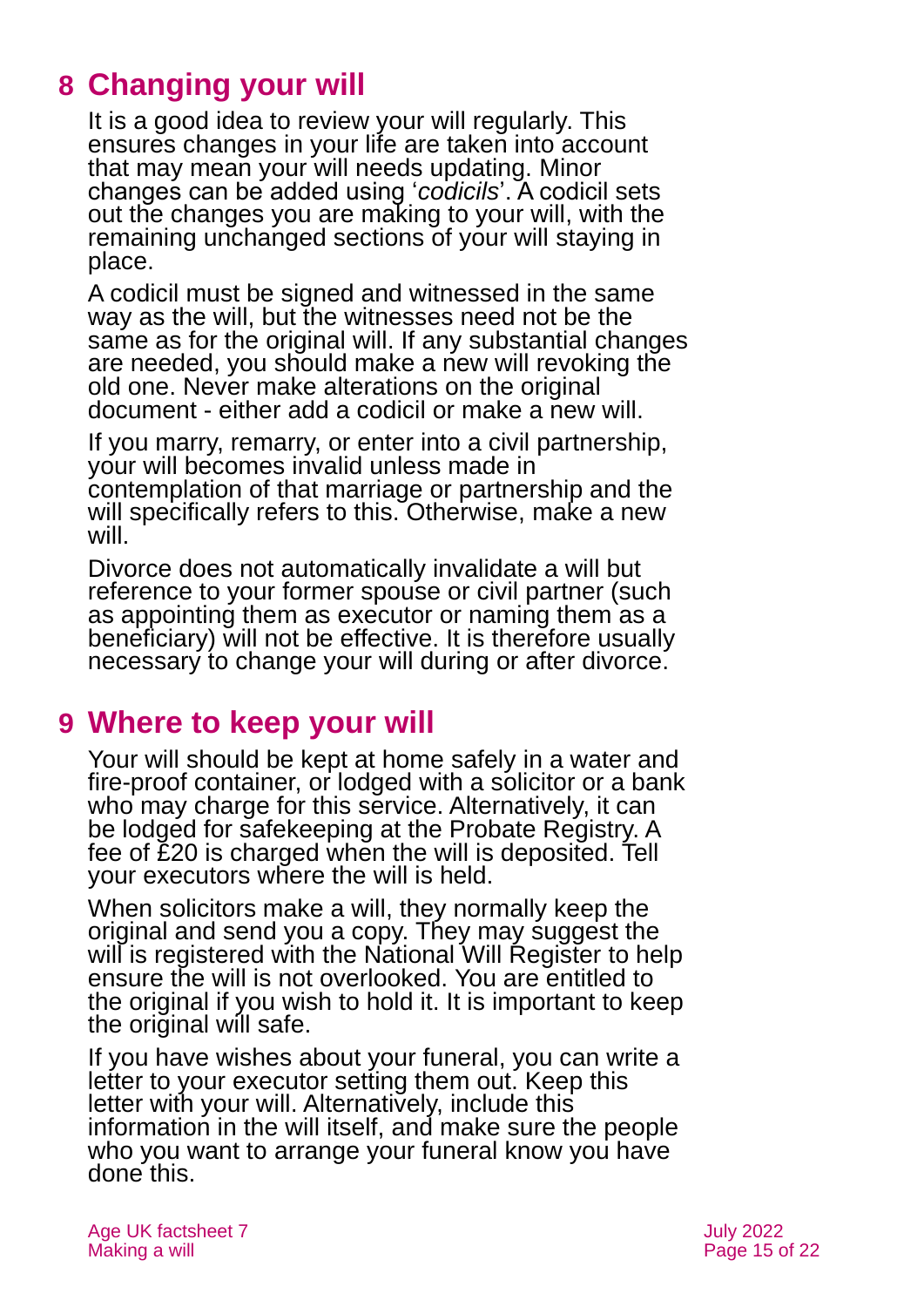Do not attach any separate documents to the will itself with paperclips or staples. If they become detached and leave marks on the will, it may raise questions about whether a codicil has been lost. This could call into doubt the validity of the will.

Do not keep your will in a bank safety deposit box. The bank cannot open the deposit box until the executor gets probate (permission from the court to administer your affairs) and probate cannot be granted without the will.

## <span id="page-15-0"></span>**10 Taxes on your death**

Inheritance Tax (IHT) of 40 per cent is payable if your estate is worth more than the IHT threshold. Assets passing to your spouse or civil partner who lives in the UK are usually free from IHT.

Some assets, such as agricultural property and trading business assets can benefit from IHT relief which reduces the amount of IHT payable on your death. For the 2022/23 tax year, the IHT threshold, or Nil Rate Band, is £325,000. The Nil Rate Band can be reduced by gifts you make in the seven years before death (or in some cases more than seven years before death).

The Nil Rate Band may be higher if your spouse has already died, or you leave your home or its sale proceeds to children, grandchildren, step, or foster children. This is the Residence Nil Rate Band which is an extra family home allowance and can provide up to an extra £175,000 tax free allowance in addition to the other Nil Rate Band.

See [www.gov.uk/inheritance-tax](http://www.gov.uk/inheritance-tax) and seek advice if you are unsure whether your estate is large enough to be liable for IHT. There may be merit in taking advice if you own assets which may qualify for IHT reliefs.

For more information about IHT, see section 6 of factsheet 14, *[Dealing with an estate](https://www.ageuk.org.uk/globalassets/age-uk/documents/factsheets/fs14_dealing_with_an_estate_fcs.pdf?dtrk=true)*.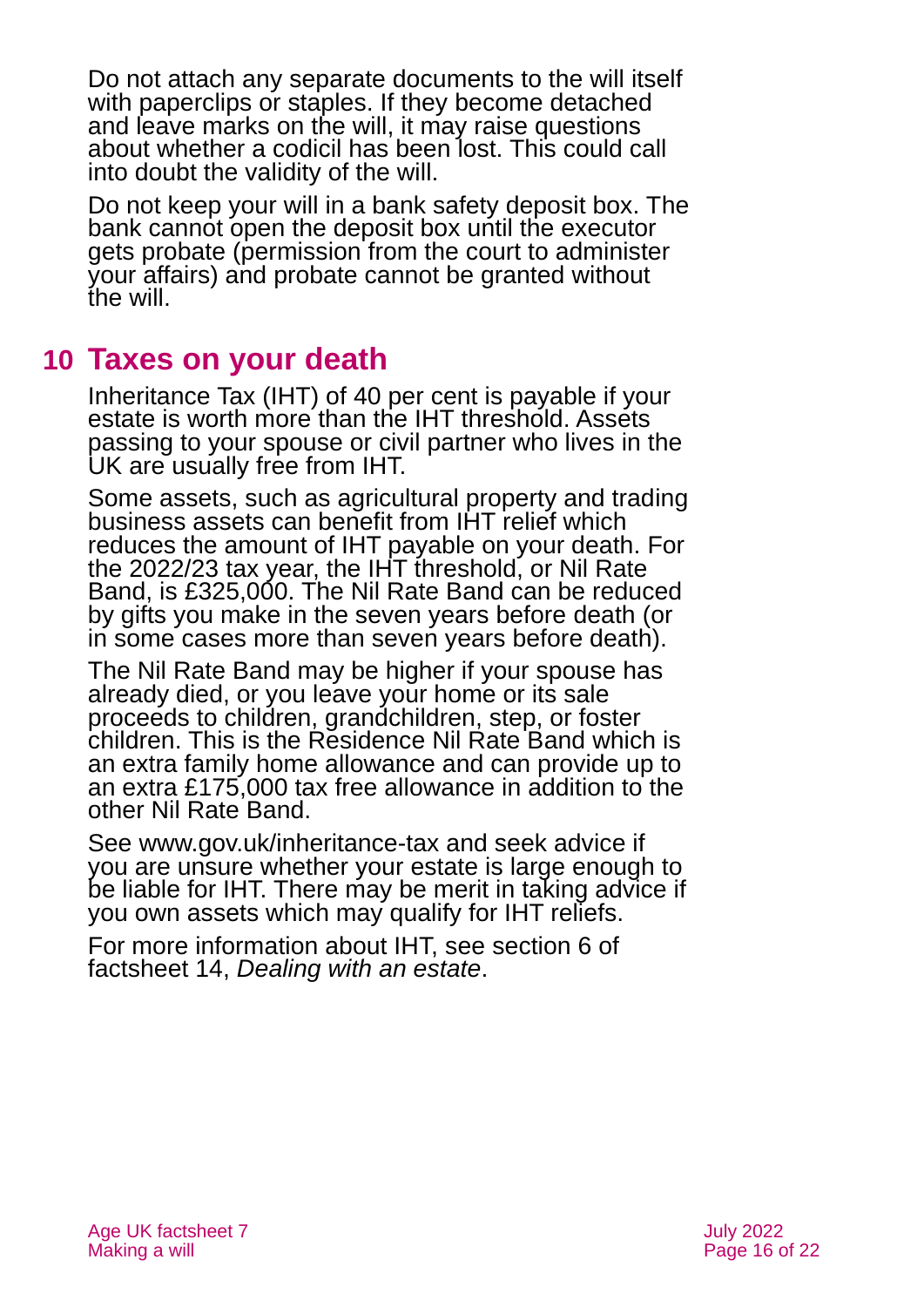## <span id="page-16-0"></span>**11 Special types of wills**

### **11.1 Privileged wills**

A privileged will is a specialised, informal will usually made by serving members of the Armed Forces and support personnel (such as Nurses, Cooks etc), in, or about to be engaged in, active military operations or a Mariner or Merchant Seaman on a voyage.

There are special rules for privileged wills. Seek professional legal advice if you think you can make one of these.

## **11.2 Discretionary Trust wills**

If you wish to leave your estate to vulnerable beneficiaries, you should take legal advice on leaving your estate in a discretionary trust. A trust is when assets are held by one or more people (Trustees) for the benefit of another person or people (beneficiary/ beneficiaries).

This can protect assets for the intended beneficiary if they are unable to look after assets themselves. This can include a person who does not have mental capacity to look after money, or a person who is at risk of being exploited if they receive a large amount of money.

### **11.3 Mirror wills**

Mirror wills are two single wills made by two people (usually spouses) giving instructions about how their properties are to be distributed. They are generally identical except for the position of the names of those doing the wills.

Mirror wills can be revoked by either party at any time before death and are valid provided they follow the format of standard wills. However, see the next section as mirror wills may change into '*mutual*' wills.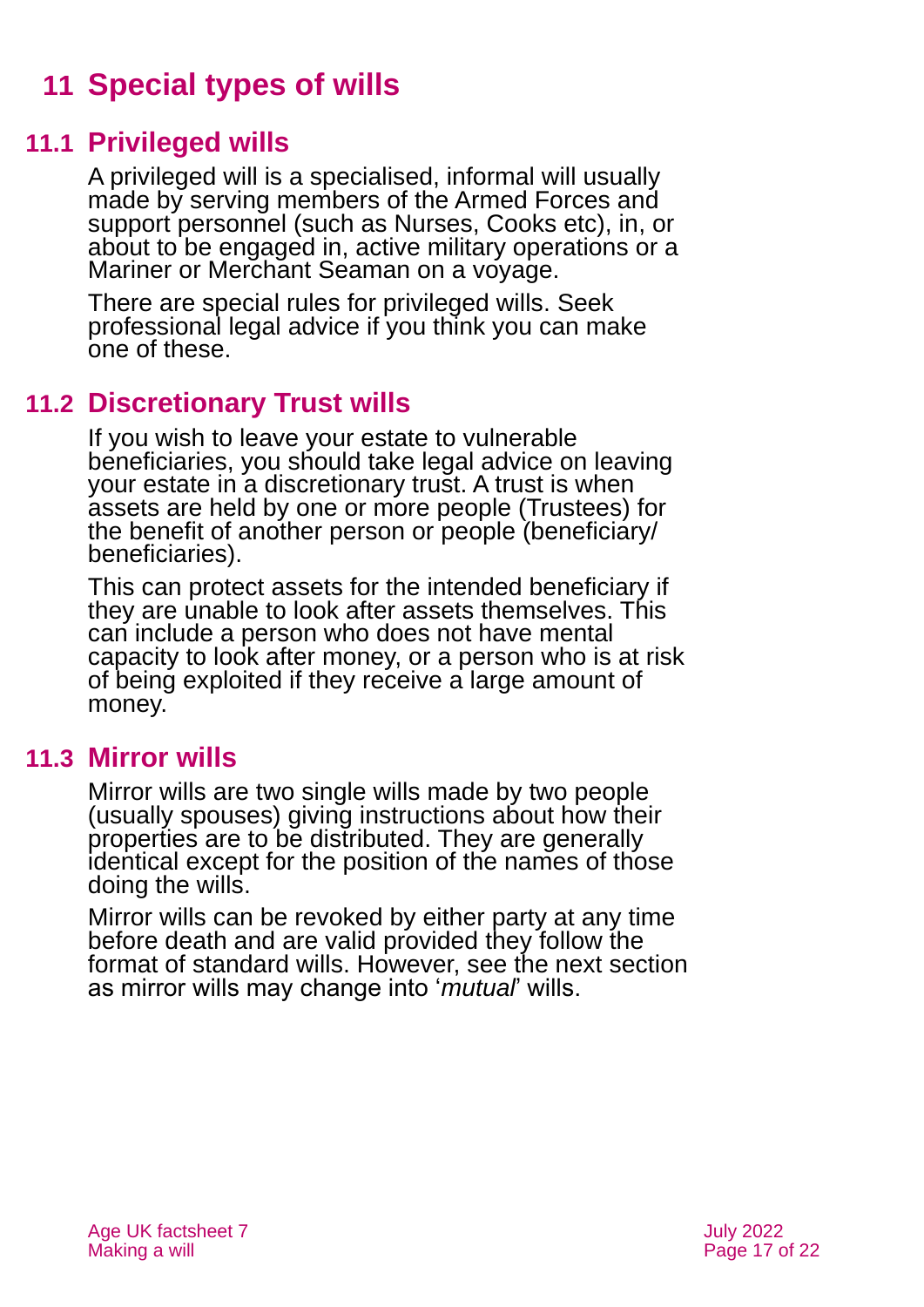## **11.4 Joint or Mutual wills**

Mutual wills are two or more wills made by people giving instructions based on agreement about how their assets should be distributed for each other's benefit upon their death. Mutual wills are deemed irrevocable which means they cannot be cancelled once one person has died or lost mental capacity.

If revoked after the death of one party and new provisions are put in place, any disadvantaged beneficiaries under the first will who do not benefit under the later will can '*enforce'* the terms of the first will.

It is advisable to get legal advice before preparing a mutual will as it is a very technical document with farreaching implications and must be properly drafted.

Most solicitors will strongly advise against entering into mutual wills and specialist legal advice should always be sought.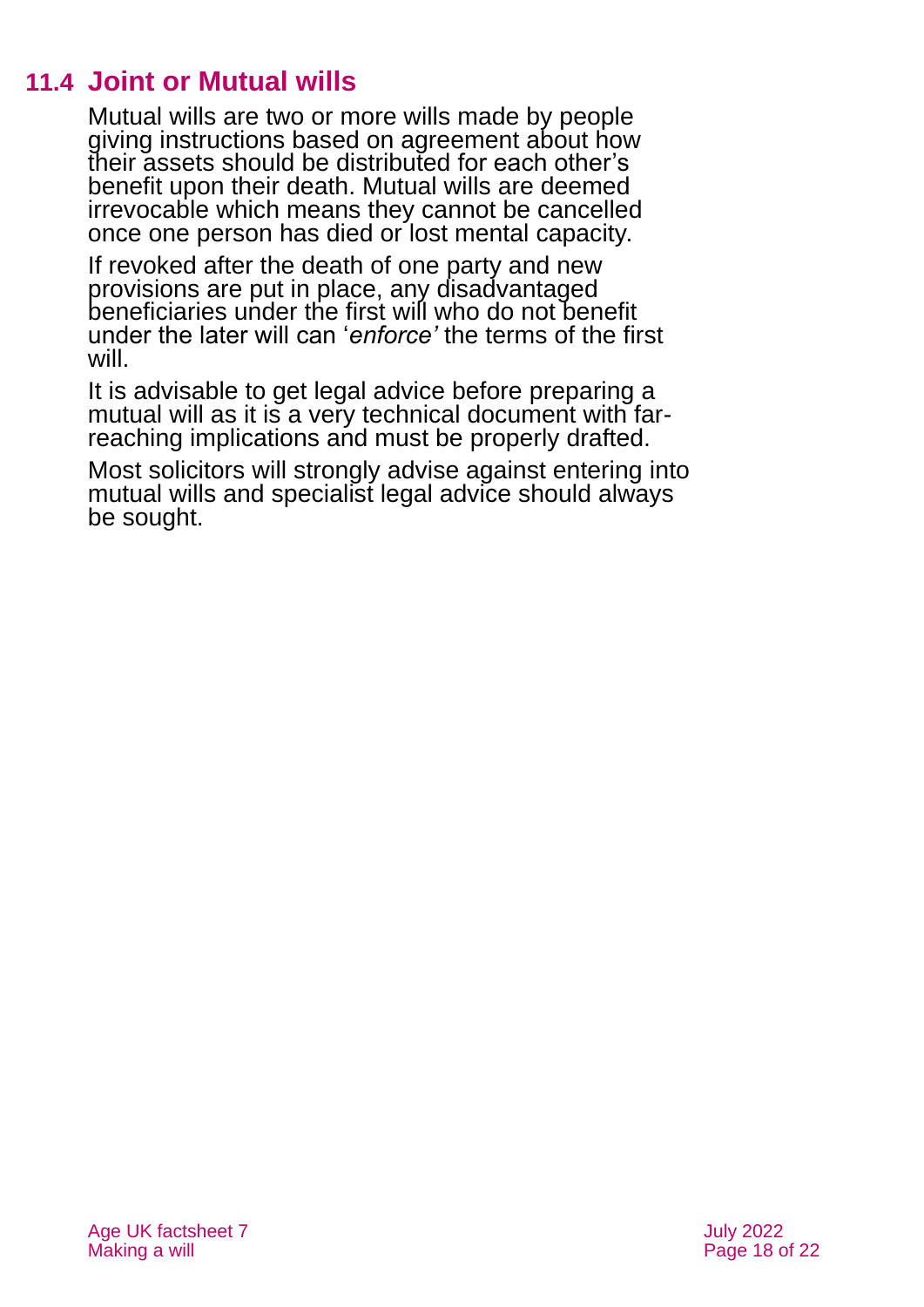## **Useful organisations**

#### <span id="page-18-0"></span>**Citizens Advice**

England or Wales go to [www.citizensadvice.org.uk](http://www.citizensadvice.org.uk/) In England telephone 0800 144 8848 In Wales telephone 0800 702 2020

National network of advice centres offering free, confidential, independent advice, face to face or by telephone.

#### **Free Wills Month**

[www.freewillsmonth.org.uk](http://www.freewillsmonth.org.uk/)

Free Wills Month is supported by several charities, including Age UK, and runs each March and October offering free wills for people over 55. The scheme is limited to specific towns and cities in the UK which are usually different each time.

#### **Institute of Professional Will Writers (IPW)**

[www.ipw.org.uk](http://www.ipw.org.uk/) Telephone 0345 257 2570

Professional body that self-regulates and promotes the profession of will writing. All members have professional indemnity insurance and comply with the IPW Code of Practice.

#### **Law Society**

<http://solicitors.lawsociety.org.uk/> Telephone 020 7320 5757

The representative body for solicitors in England and Wales and has a searchable database to find a solicitor, advice on what to expect, and guides to common legal problems and what to do if things go wrong.

#### **National Will Register**

[www.nationalwillregister.co.uk/](http://www.nationalwillregister.co.uk/) Telephone 0330 100 3660

#### **Offices of the Official Solicitor and the Public**

**Trustee** [www.gov.uk/public-trustee-executor-will](http://www.gov.uk/public-trustee-executor-will) Email [enquiries@ospt.gov.uk](mailto:enquiries@ospt.gov.uk)

Government official who can be an executor if there is no-one suitable to appoint, for example if a beneficiary is an incapacitated adult or dependent child likely to outlive both parents and other close relatives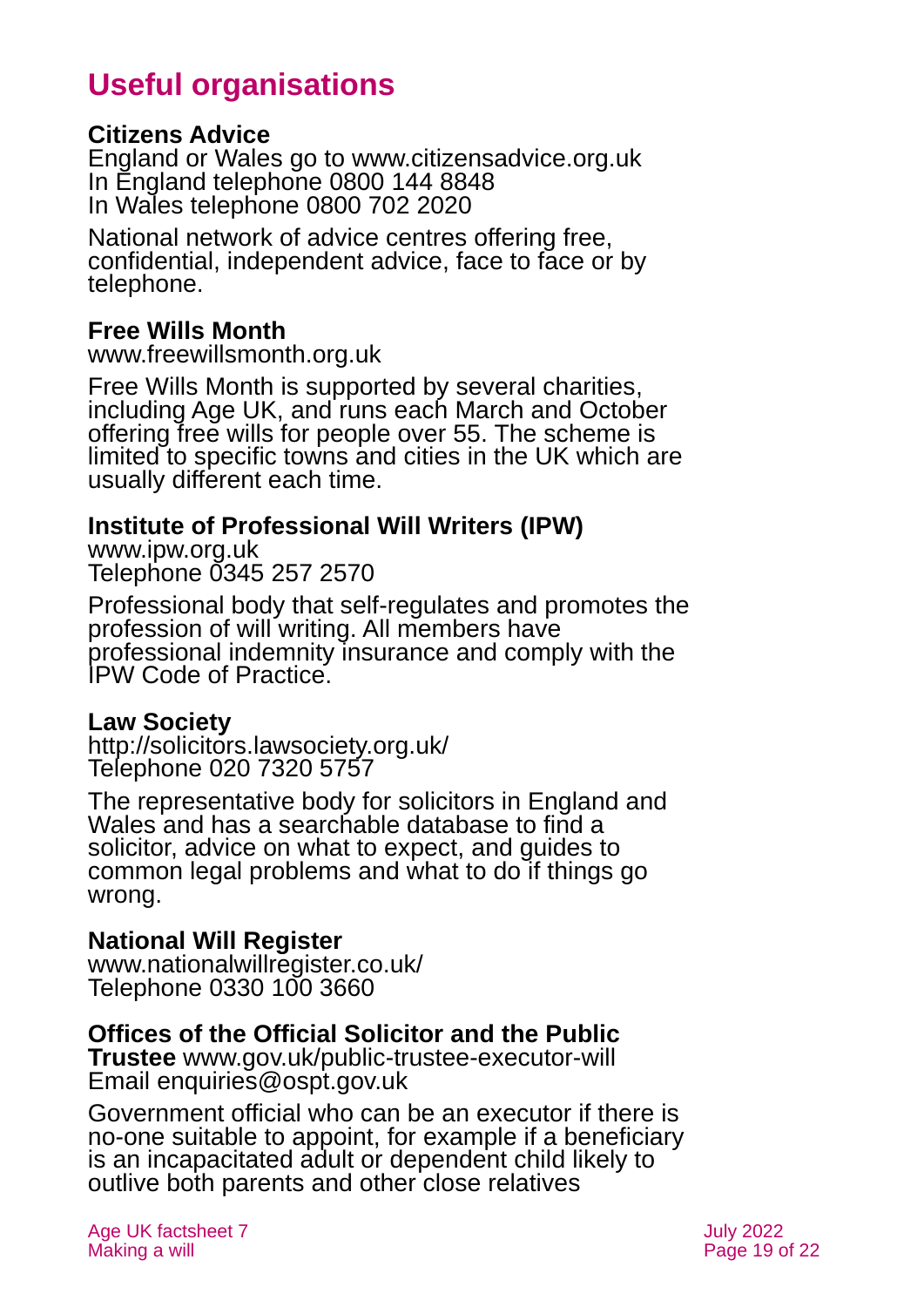### **Probate Registry**

[www.gov.uk/wills-probate-inheritance](http://www.gov.uk/wills-probate-inheritance)

They deal with '*non-contentious*' probate business and issue '*grants of representation*'. Their website has details of storing wills for safekeeping.

#### **Society of Will Writers and Estate Planning Practitioners**

[www.willwriters.com/](http://www.willwriters.com/) Telephone 01522 687888

Non profit-making, self-regulating professional body for the will-writing profession. All its members are covered by professional indemnity insurance and have to abide by its Code of Practice.

#### **Society of Trust & Estate Practitioners**

[www.step.org](http://www.step.org/) Telephone 020 3752 3700

### **Solicitors for the Elderly**

<https://sfe.legal/> Telephone 0844 567 6173

National organisation of lawyers providing and promoting independent legal advice for older and vulnerable people, their family and carers.

### **Solicitors Regulation Authority**

[www.sra.org.uk](http://www.sra.org.uk/) Telephone 0370 606 2555

Provides details of solicitors in your area and assist if you need to complain about a solicitor.

### **Will Aid**

[www.willaid.org.uk](http://www.willaid.org.uk/) Telephone 0300 0309 558

Will Aid is a partnership between the legal profession and nine UK charities, including Age UK.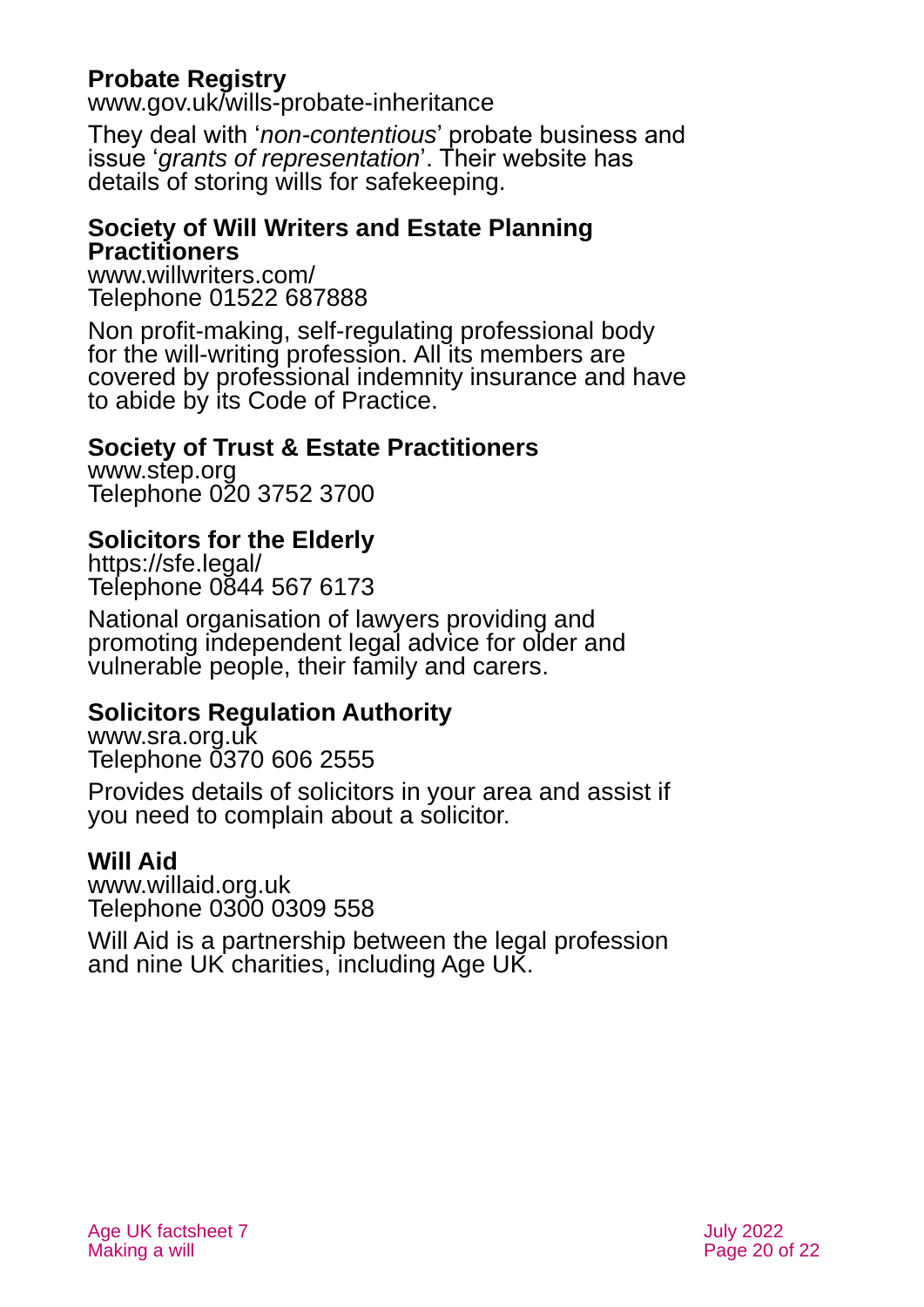## **Age UK**

Age UK provides advice and information for people in later life through our Age UK Advice line, publications and online. Call Age UK Advice to find out whether there is a local Age UK near you, and to order free copies of our information guides and factsheets.

#### <span id="page-20-2"></span>**Age UK Advice**

[www.ageuk.org.uk](http://www.ageuk.org.uk/) 0800 169 65 65 Lines are open seven days a week from 8.00am to 7.00pm

#### <span id="page-20-3"></span>**In Wales contact**

#### **Age Cymru Advice**

[www.agecymru.org.uk](http://www.agecymru.org.uk/) 0300 303 4498

#### <span id="page-20-1"></span>**In Northern Ireland contact**

#### **Age NI** [www.ageni.org](http://www.ageni.org/)

0808 808 7575

#### <span id="page-20-0"></span>**In Scotland contact**

## <span id="page-20-4"></span>**Age Scotland**

[www.agescotland.org.uk](http://www.agescotland.org.uk/) 0800 124 4222

## **Support our work**

We rely on donations from our supporters to provide our guides and factsheets for free. If you would like to help us continue to provide vital services, support, information and advice, please make a donation today by visiting [www.ageuk.org.uk/donate](http://www.ageuk.org.uk/donate) or by calling 0800 169 87 87.